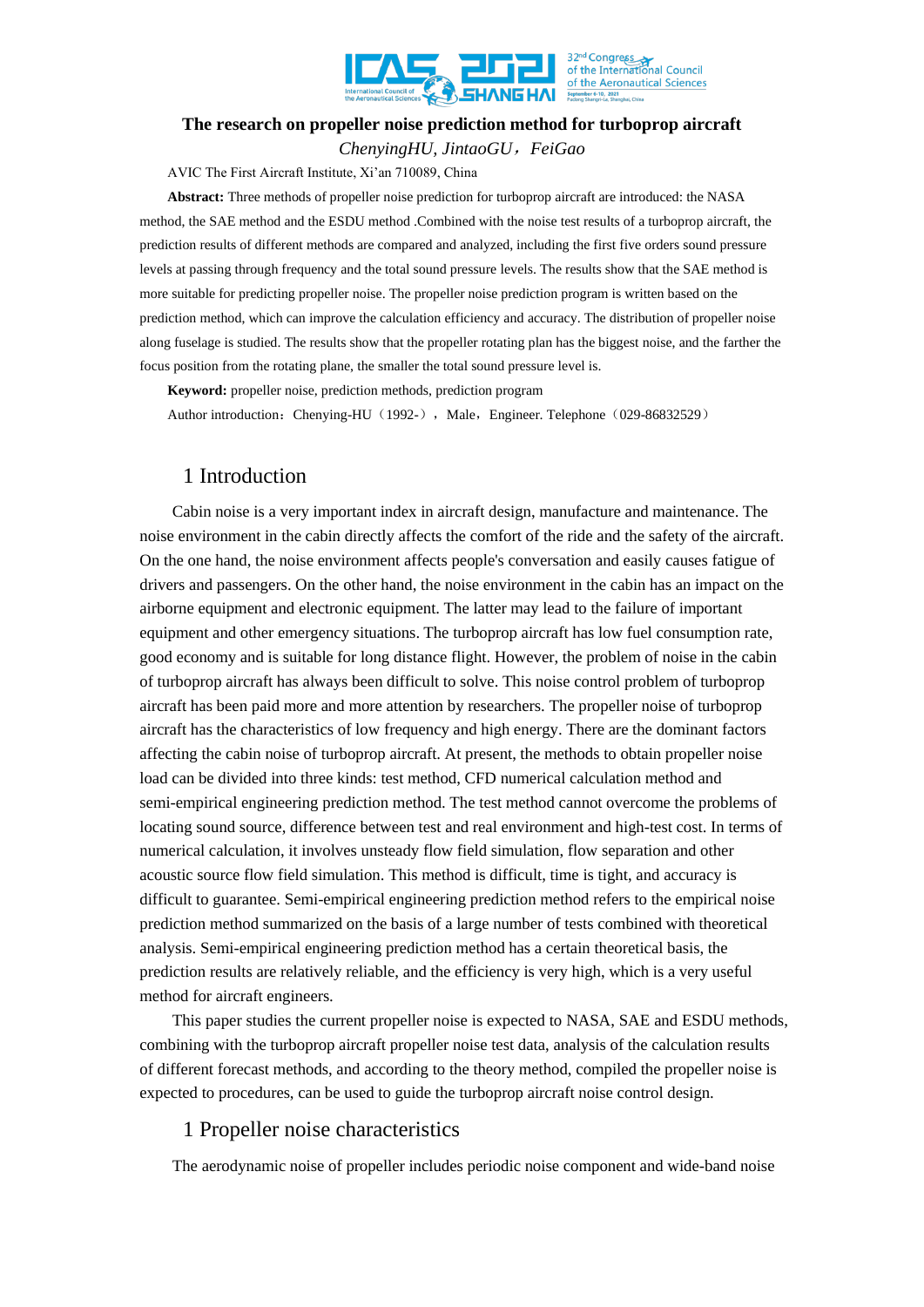component. The periodic noise refers to the noise at the passing frequency of blade and its multiple frequency, which is caused by the interaction between blade and periodic flow. The broadband noise is caused by the interaction between the blade and the random pulsation of the surrounding flow field.

In general, propeller noise has the following characteristics:

a) the contribution of periodic noise is significantly higher than that of wide-band noise;

b) The main parameters determining propeller noise level are shaft power and tip speed;

c) Under the condition of constant power, increasing the number of blades can increase the blade passing frequency and reduce the propeller noise;

d) In the subsonic range, the increase of tip speed will lead to the increase of noise;

e) Propeller noise has obvious directivity; the maximum noise appears in the latter half at subsonic speed and moves forward to the rotation plane at supersonic speed;

f) Propeller noise in ground driving condition is greater than that in flight condition.

#### 2 Propeller noise engineering prediction method

At present, the commonly used methods for propeller noise prediction include NASA method, SAE method and ESDU method The NASA method, which originated in the Hamilton Standards Division of United Aircraft Corporation, estimates sound pressure levels using a series of curves derived from ground and flight test data, including ground tests for electric drives, and ground and flight tests for piston and turbine engines The method provides a periodic noise correlation curve at the blade passing frequency (thrust and torque noise), which consists of two parts:

Evaluation of near-field noise of propeller

Evaluation of noise in the far field of the propeller (beyond one diameter of the propeller tip)

The definitions of near-field noise and far-field noise are independent of each other.

This method provides all the necessary steps to read the data from the chart, ignoring some factors that may affect noise generation, including:

a) air turbulence interference;

- b) flow distortion generated by wings and compressors;
- c) Propeller flow and interactions between wings and nacelles;
- d) Reflection and diffraction of the fuselage to propeller noise;
- e) Compressibility effects of flows

The ESDU 76020 provides a rapid method for the assessment of propeller noise in the early design phase, using test data mostly from bench tests. The scope of application is as follows:

a) Discrete frequency noise of a single propeller or rotor;

b) Ground start-up and low speed flight of helicopters and propeller-driven aircraft;

c) Excluding noise contributions from engine, wing, fuselage and ground reflection;

d) The calculated distance is not more than 150 meters.

The SAE AIR1407 report provides near-field and far-field noise prediction methods for a wide range of propeller aircraft, from small utility aircraft to large commercial transport aircraft. The difference between the calculated maximum sensory noise level (PNdB) and the test is usually within 3PNdB, and the agreement between the calculation and the test is good for aircraft with good aerodynamic design. Generally, aircraft noise is sound pressure level (dB), and its perceived noise level can be obtained by iso-noise curve. When predicting propeller noise, SAE method also divides near-field noise into far-field noise. The definitions of near-field noise and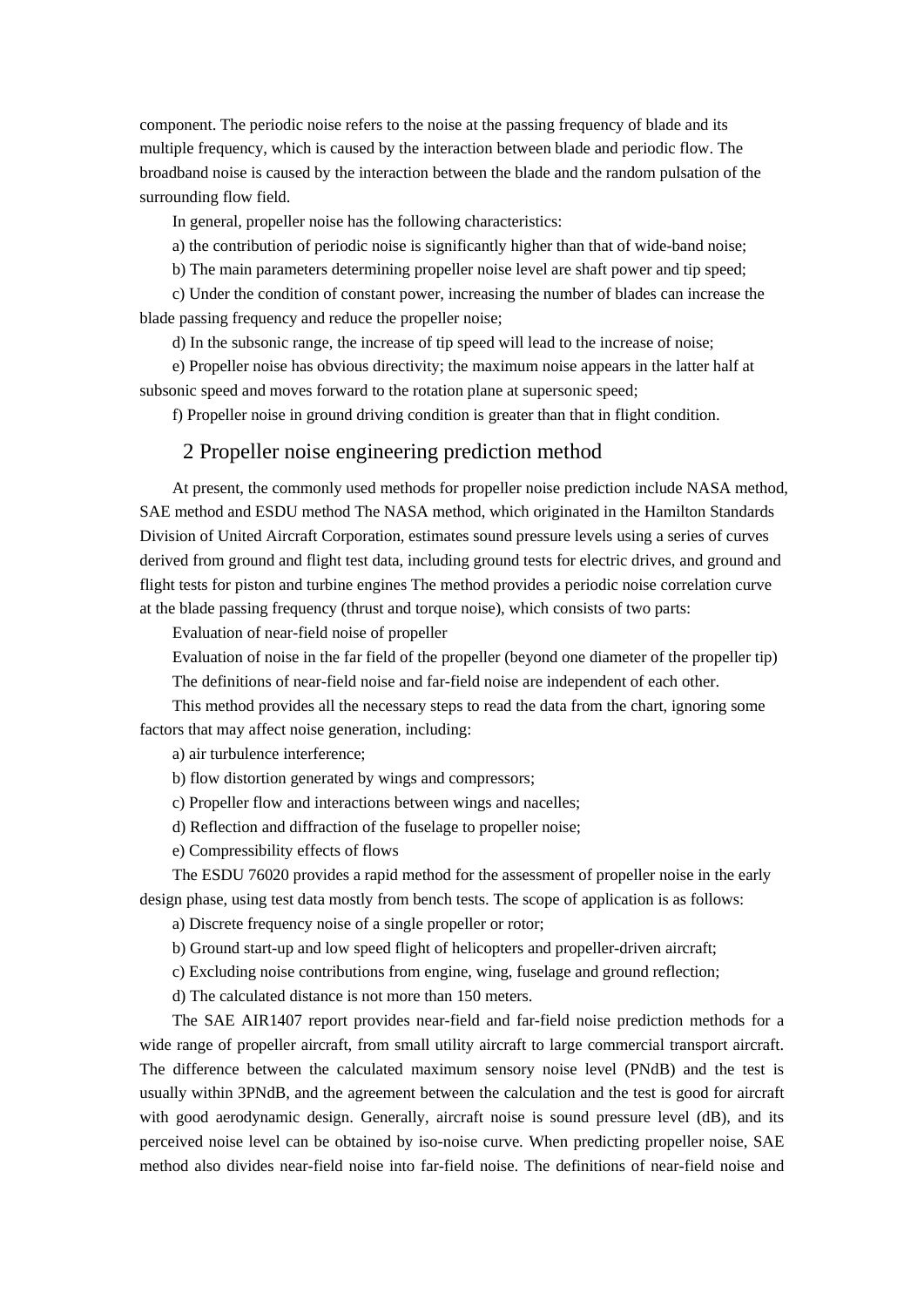far-field noise are the same as those of NASA method.

## 3 Computational analysis and application

Based on the aircraft test data in the literature "Research and Verification of Laboratory Simulation Technology of Turbine Aircraft Propeller Flow/Noise", three analysis methods were adopted to calculate the propeller noise of a turboprop aircraft as the analysis object. The results are shown in Fig. 1 and Fig. 2.







The relative errors between the total sound pressure levels calculated by NASA, ESDU and SAE methods and those measured by flight are 2.44%, 8.97% and 1.65%, respectively. All the three methods meet the requirements of engineering application.

At the propeller rotation plane, the sorting results of SPL are as follows: SAE method > flight measurement >NASA method >ESDU method.

Compared with the other two methods, ESDU method has a great difference. The analysis shows that the data of ESDU method are mostly from the ground bench test of propeller, which is mainly applicable to ground driving or low-speed flight. Moreover, the installation effect of propeller and the influence of wing and fuselage reflection effect are not taken into account, so the calculated results are small.

Both the SAE method and the NASA method take account of the effects of airframe reflection, and the calculated results are close to those measured in flight. The SAE method is more conservative, and the total sound pressure level is 2.3dB larger than that measured in flight, while the NASA method is 3.4dB smaller than that measured in flight. From the perspective of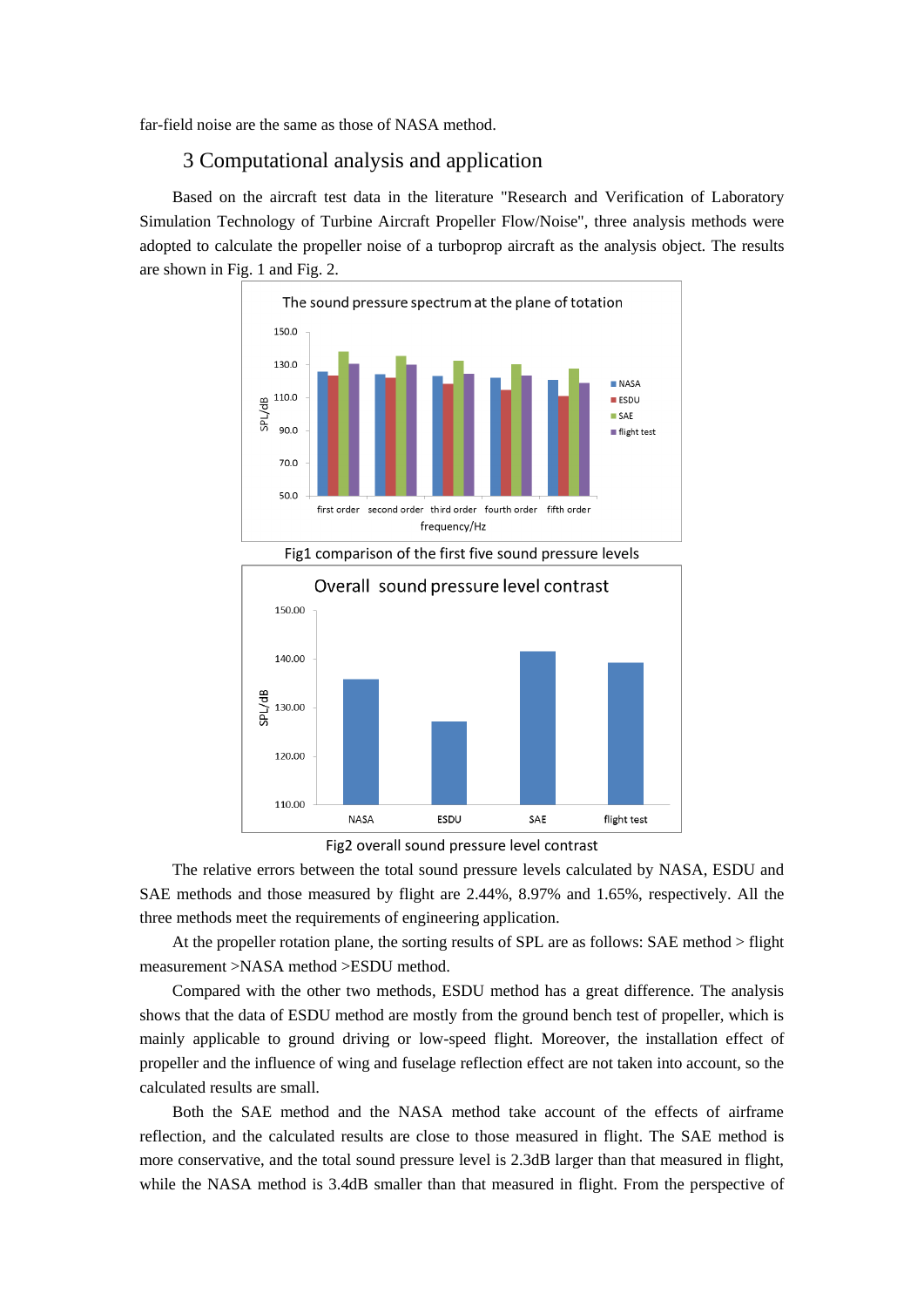spectrum distribution, the first five order noise attenuation of NASA method is relatively gentle, the difference between the first order noise and the fifth order noise is 5dB, the difference between the first order noise and the fifth order noise of SAE method is 10dB, and the difference between the first order noise and the fifth order noise of flight measurement is 12dB. It can be seen that the variation trend of SAE method is in better agreement with the flight measurement.

Through the comparison and analysis of the noise prediction results of propeller engine in flight, the SAE method is relatively conservative and has little error with the measured data. Therefore, this method can be used to evaluate propeller noise of turboprop aircraft. Based on the research results, a calculation program is compiled, and the interface is shown in Figure 3.



Fig3 program interface

Based on this calculation program, the noise distribution of the aircraft propeller can be quickly given. Fig. 4 is a comparison diagram of the variation of the noise of an aircraft propeller with the distance from the nose based on the SAE method. According to the calculation results, the noise level of the propeller rotating plane is the largest, and the farther from the propeller rotating plane, the smaller the noise level is.



## 4 **Summary**

According to the noise characteristics of turboprop aircraft, this paper studies the dominant